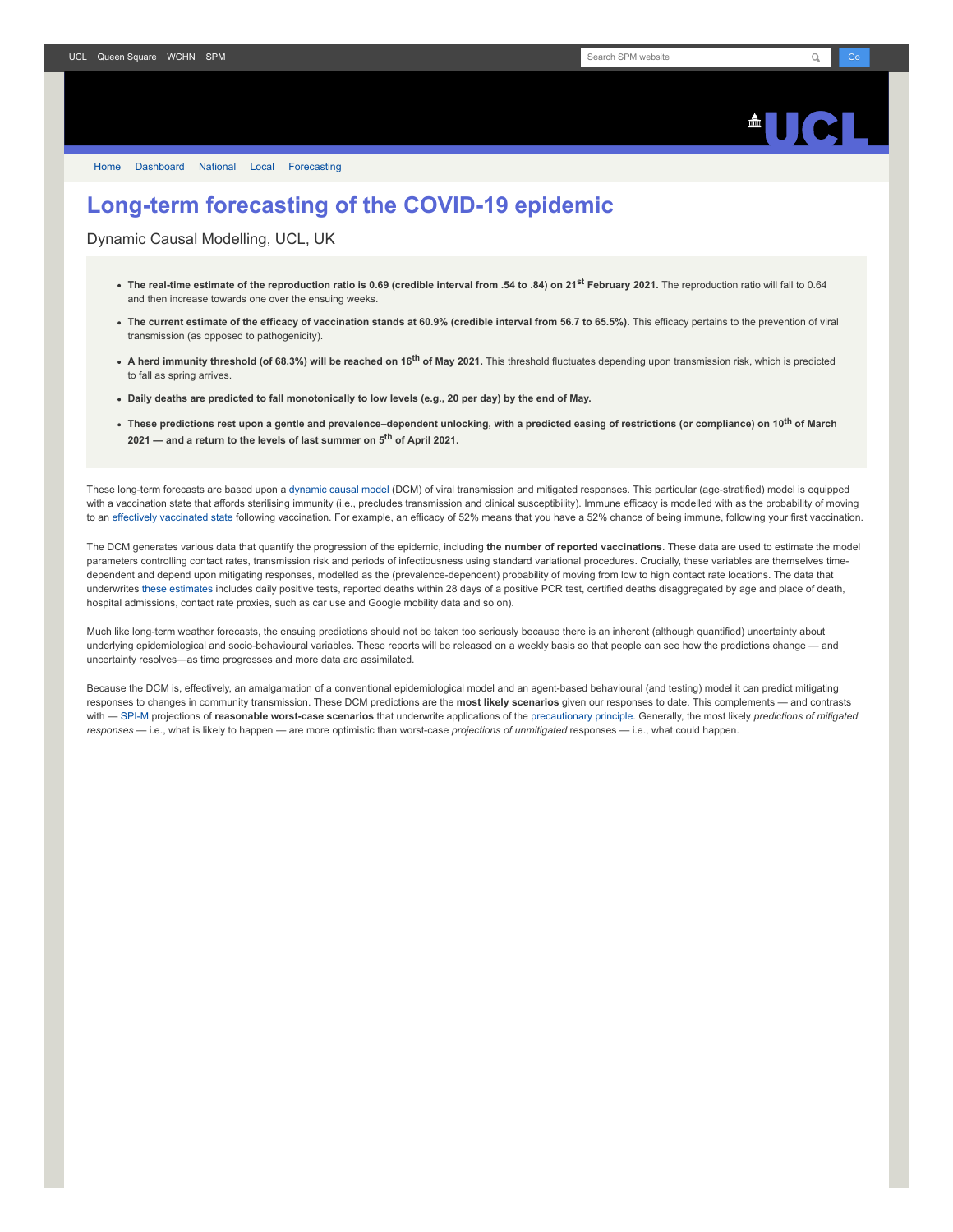

**Prevalence and reproduction ratio:** this panel provides a forecast of (i) the **prevalence of infection** and (ii) the reproduction ratio or **R-number** (blue and orange lines, respectively) with their accompanying confidence intervals (shaded areas). These forecasts are based upon parameters estimated from the data up until the reporting date (the vertical line). The data include [GOV.UK estimates](https://www.gov.uk/guidance/the-r-number-in-the-uk#latest-r-and-growth-rate) of the R-number, which are shown for comparison with the DCM estimates. The black dots correspond to the GOV.UK (SPI-M consensus) estimates moved backwards in time by 16 days from their date of reporting.

The DCM estimate of the R-number is based upon a [generative model](https://en.wikipedia.org/wiki/Generative_model) (i.e., a real-time estimate using data assimilation), while the [consensus estimates from the SPI-M](https://www.gov.uk/guidance/the-r-number-in-the-uk#contents) are based upon retrospective (i.e., Bayesian regression) analysis of recent data.

**Attack rate and immunity:** this panel shows long-term forecasts of **attack rate, population or herd immunity** and the number of vaccinations. In addition, an estimate of the **herd immunity threshold** is provided (yellow line). The vertical line illustrates the time at which herd immunity reaches the herd immunity threshold. Based upon the changes in testing, death rate and other data, one can estimate the efficacy of vaccination. The attack rate corresponds to the number of people who have been infected since the onset of the outbreak (blue line). This can be supplemented with a small proportion of the population that is estimated to have pre-existing immunity (e.g., mucosal immunity or cross immunoreactivity with other SARS viruses), shown in red. The combination can be read as the herd or population immunity.

The herd immunity threshold is based upon the effective reproduction ratio under pre-pandemic contact rates. The reproduction ratio corresponds to the product of the contact rate, transmission risk and mean infectious period. Note that the herd immunity threshold fluctuates. This reflects the fact that transmission risk changes with time. In this model, transmission risk is modelled as a seasonal fluctuation multiplied by smooth function of time ([parameterised with a discrete cosine set](https://www.medrxiv.org/content/10.1101/2021.01.10.21249520v1)). A fluctuating transmission risk accommodates changes in transmissibility (e.g., due to viral evolution) that is contextualised by seasonal variations in transmission (e.g., due to changes in temperature, humidity, socialising outdoors and the propensity for aerosol transmission).

The current estimates of the herd immunity threshold show that it has risen substantially since last July and is predicted to fall again during the spring. Clearly, there is a substantial amount of uncertainty about these long-term forecasts—as indicated by the wide credible intervals. Part of this uncertainty is due to the fluctuations in transmission risk and mobility.

**Daily deaths:** this panel shows fatality rates as assessed by patients who died within 28 days of positive PCR test and people who died from certified COVID-19. The former represents an underestimate of COVID-related mortality, where the degree of underestimation depends upon testing rates. The discrepancy is adequately modelled by evaluating the probability of succumbing to COVID-19 and having had a positive PCR test within 28 days.

**Mobility and lockdown:** a long-term forecast of locking and unlocking, based upon car use—as quantified by the Department of Transport—and Google mobility data. These measures of mobility are expressed in terms of the percentage of pre-pandemic levels. The expected mobility has been thresholded at three levels to illustrate different levels of lockdown. The dates on the lower (graded pink) bar annotate a transition from a more restrictive level of mobility to a less restrictive level. Forecasts of mobility are based upon underlying contact rates that depend upon the prevalence of infection—and are then modulated with a smooth function of time (parameterised with Fourier coefficients).

This dynamic causal model includes age-stratification into three groups (below the age of 25, between 25 and 65 and over 65 years of age). The contact rates within and between the three groups (for high and low contact rate locations) are estimated from the data, under mildly informative lognormal shrinkage priors. Please see the following [technical report](https://arxiv.org/abs/2011.12400) for further technical details.

## **Changes since last report:**

- Fluctuations in case fatality ratios (i.e., the probability of dying in hospital from serious systemic illness) are now modelled as a monoexponential function of time (as opposed to a periodic function over the year).
- Testing bias towards people who are infected are now estimated separately for pillar one and pillar two (and lateral flow device) tests.